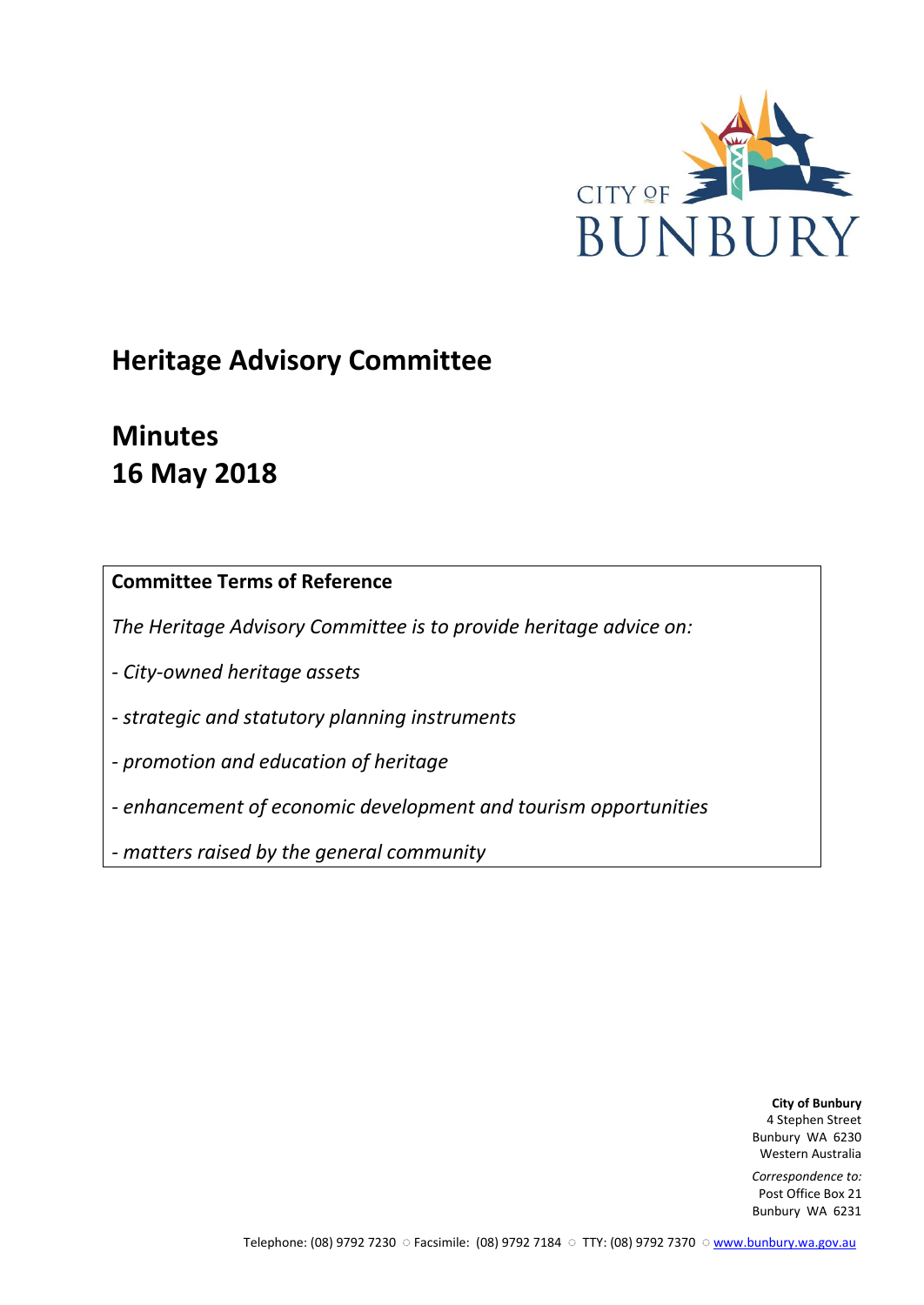

## **Heritage Advisory Committee**

## **Minutes**

**16 May 2018**

Members of the public to note that recommendations made by this committee are not final and will be subject to adoption (or otherwise) at a future meeting of the Bunbury City Council.

*Committee Members:*

| <b>Member Name</b>   | <b>Representing</b> |
|----------------------|---------------------|
| Cr Brendan Kelly     | City of Bunbury     |
| Cr Tresslyn Smith    | City of Bunbury     |
| Mrs Del Ambrosius    | Community           |
| Mr Bernhard Bischoff | Community           |
| Mr Morris Johnston   | Community           |
| Mr Kent Lyon         | Community           |
| Mr Raymond Parks     | Community           |
| Mr Peter Suckling    | Community           |

## *Support Staff:*

| <b>Name</b>                 | <b>Title</b>                                                                            |  |  |
|-----------------------------|-----------------------------------------------------------------------------------------|--|--|
| Ms Lacey Brown              | <b>Strategic Planning Officer (Heritage)</b>                                            |  |  |
| Mr Matthew Young            | Leader<br>Development<br>Assessment<br>and<br>Team<br>Compliance                        |  |  |
| Mr Anthony Pick             | <b>Senior Planning Officer</b>                                                          |  |  |
| Ms Felicity Anderson        | Acting Director Planning and Development Services                                       |  |  |
| Ms Cassandra Uren (Minutes) | Director<br>Executive<br>Assistant to<br>Planning<br>and<br><b>Development Services</b> |  |  |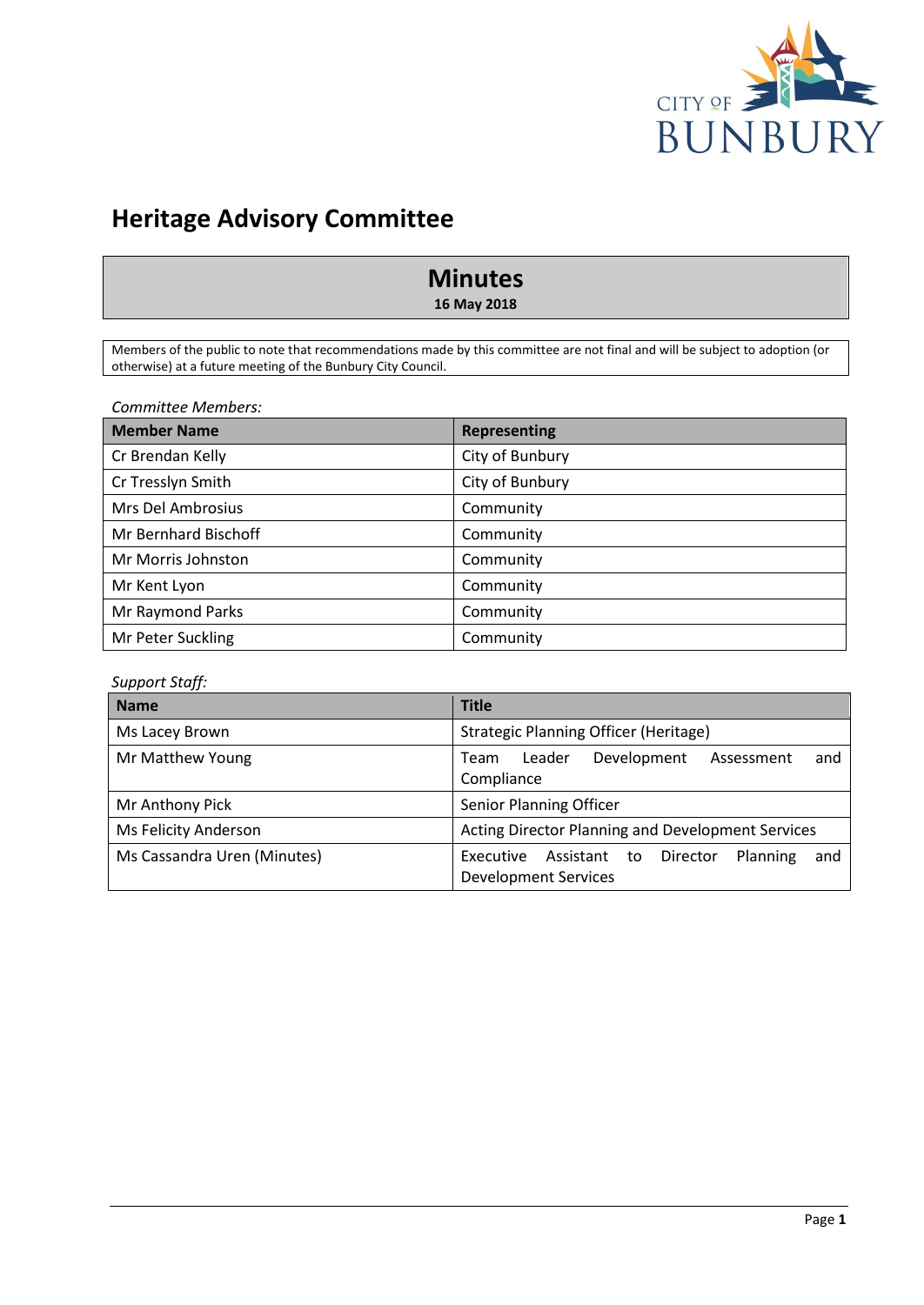## **Table of Contents**

| Item No |      | Subject                                                                            | Page No |
|---------|------|------------------------------------------------------------------------------------|---------|
| 1.      |      |                                                                                    |         |
| 2.      |      |                                                                                    |         |
| 3.      |      |                                                                                    |         |
| 4.      |      |                                                                                    |         |
|         | 4.1  |                                                                                    |         |
|         | 4.2  |                                                                                    |         |
| 5.      |      |                                                                                    |         |
| 6.      |      |                                                                                    |         |
| 7.      |      |                                                                                    |         |
| 8.      |      |                                                                                    |         |
|         | 8.1  |                                                                                    |         |
|         | 8.2  |                                                                                    |         |
|         | 8.3  |                                                                                    |         |
| 9.      |      |                                                                                    |         |
| 10.     |      |                                                                                    |         |
|         | 10.1 | Alterations and Additions to Single House at Lot 6 (#41) King Road, East Bunbury 5 |         |
|         | 10.2 |                                                                                    |         |
|         | 10.3 |                                                                                    |         |
|         |      |                                                                                    |         |
|         |      |                                                                                    |         |
|         | 12.1 |                                                                                    |         |
|         | 12.2 |                                                                                    |         |
| 13.     |      |                                                                                    |         |
| 14.     |      |                                                                                    |         |
|         |      |                                                                                    |         |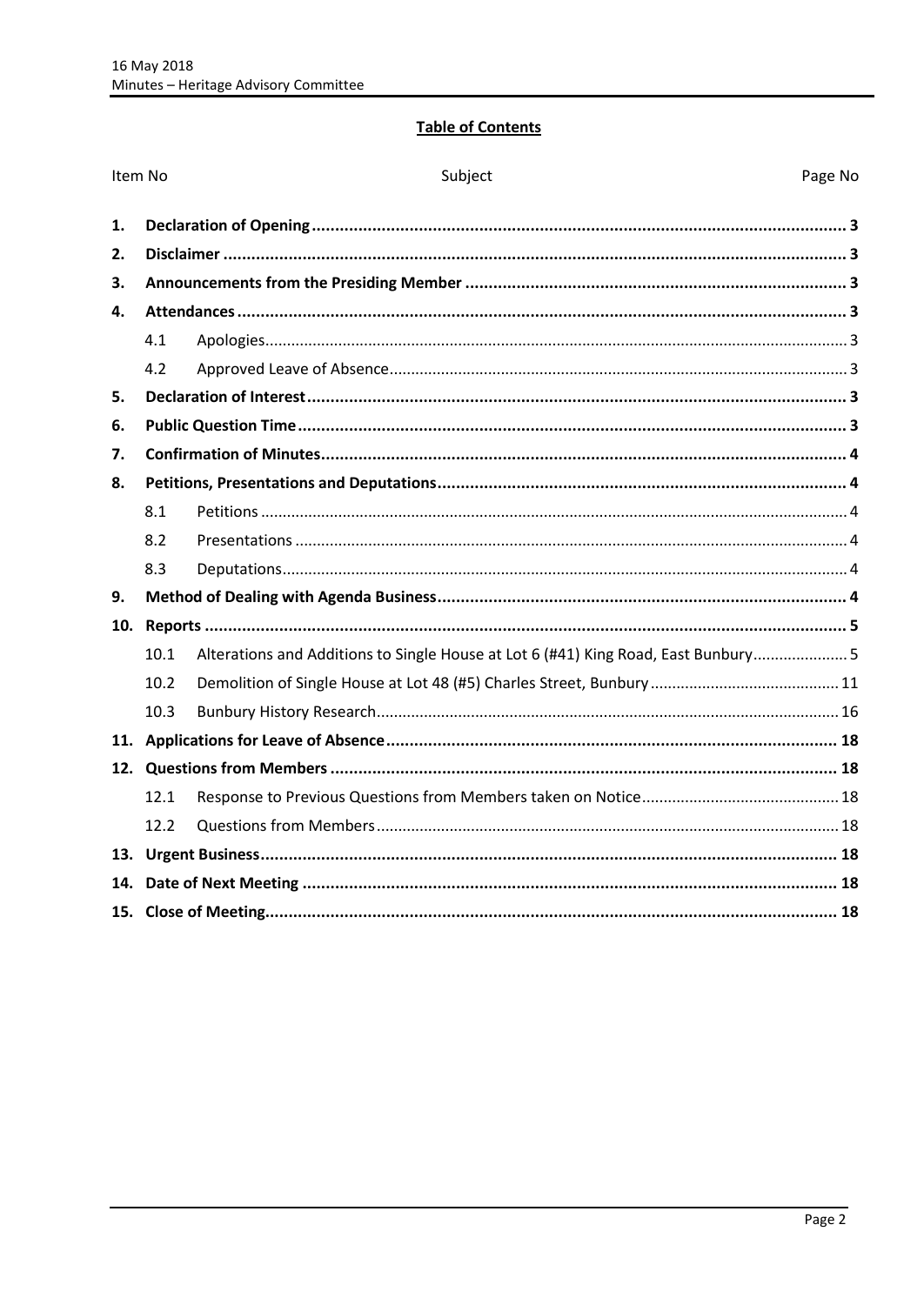## <span id="page-3-0"></span>**1. Declaration of Opening**

The presiding member declared the meeting open at 4.03pm.

## <span id="page-3-1"></span>**2. Disclaimer**

Not applicable to this committee.

## <span id="page-3-2"></span>**3. Announcements from the Presiding Member**

Summary of Council Decision (144/18) on Proposed Carport at Lot 17#49 Moore Street, Bunbury (DA.2017.281.1) which was for approval (Four votes "for", five votes "against"). Executive and HAC recommendation was for refusal. Councillors Kelly, Smith, McCleary and Brown wished to have their names recorded as voting for the executive recommendation.

*"The reason for passing a motion that was contrary to the recommendation provided by the Executive was that Council considered the relatively low individual heritage value of the existing building and merit of the application and concluded that the streetscape impact of the proposed carport was acceptable and within the bounds of its discretion to approve the proposed development, in accordance with Local Planning Scheme No. 8."*

## <span id="page-3-4"></span><span id="page-3-3"></span>**4. Attendances**

#### **4.1 Apologies**

- Mr Kent Lyon
- Mr Peter Suckling
- Ms Felicity Anderson
- Ms Cassandra Uren

#### <span id="page-3-5"></span>**4.2 Approved Leave of Absence**

#### <span id="page-3-6"></span>**5. Declaration of Interest**

IMPORTANT: Committee members to complete a "Disclosure of Interest" form for each item on the agenda in which they wish to disclose a financial/proximity/impartiality interest. They should give the form to the Presiding Member before the meeting commences. After the meeting, the form is to be forwarded to the Administration Services Section for inclusion in the Corporate Financial Disclosures Register.

- Mr Morris Johnson declared a financial interest in item 10.1.
- Cr Kelly declared an impartiality interest in item 10.1 and would not be voting.
- Cr Smith declared an impartiality interest in item 10.1 and would not be voting.

## <span id="page-3-7"></span>**6. Public Question Time**

Not applicable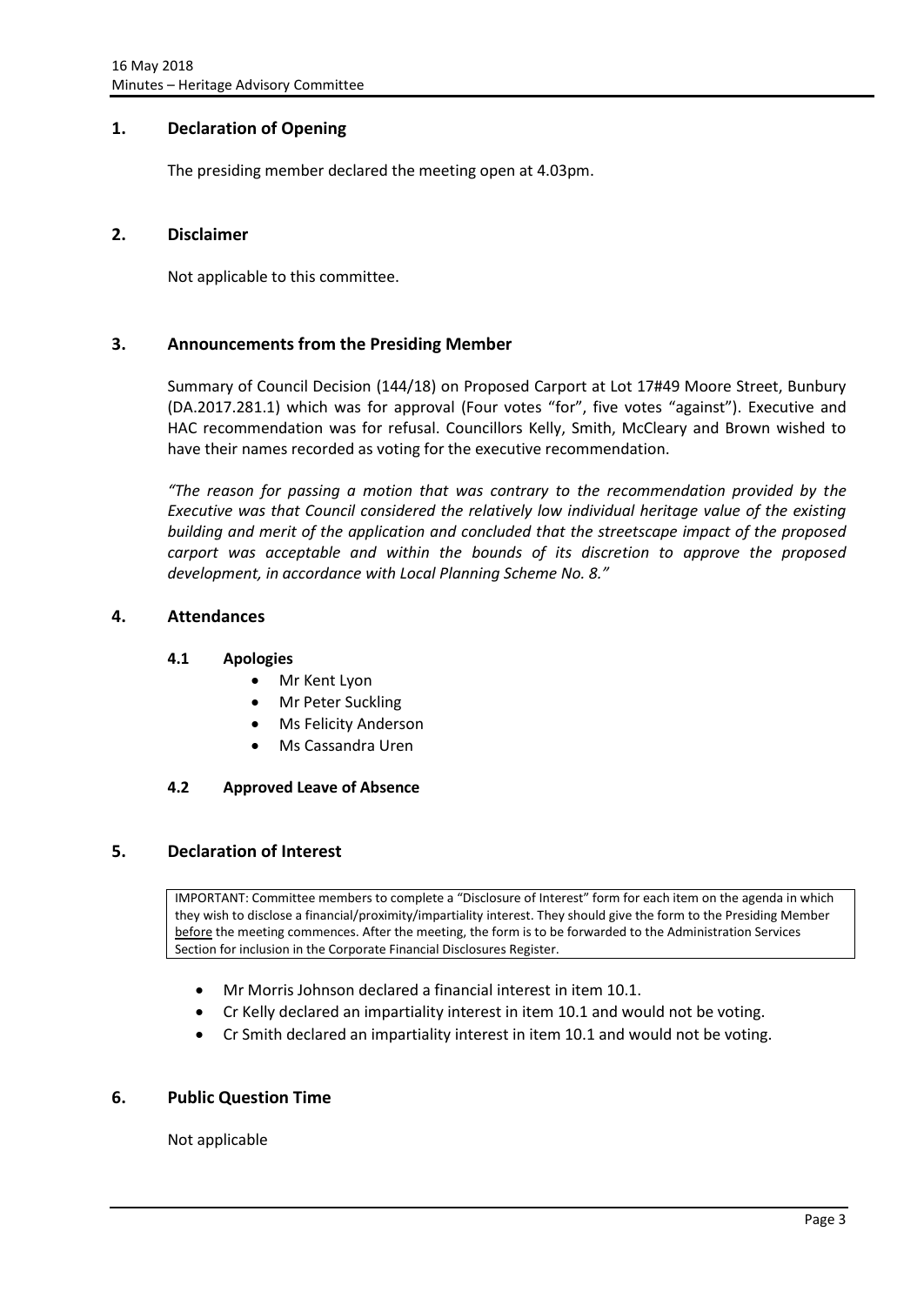## <span id="page-4-0"></span>**7. Confirmation of Minutes**

#### **Committee Decision: Moved: Mr Bischoff Seconded: Mrs Ambrosius**

The minutes of the Heritage Advisory Committee Meeting held on 11 April 2018, are confirmed as a true and accurate record.

CARRIED UNANIMOUSLY

## <span id="page-4-2"></span><span id="page-4-1"></span>**8. Petitions, Presentations and Deputations**

**8.1 Petitions**

Nil

<span id="page-4-3"></span>**8.2 Presentations**

Nil

<span id="page-4-4"></span>**8.3 Deputations**

Nil

## <span id="page-4-5"></span>**9. Method of Dealing with Agenda Business**

Items were discussed and voted on in the order they appeared on the agenda.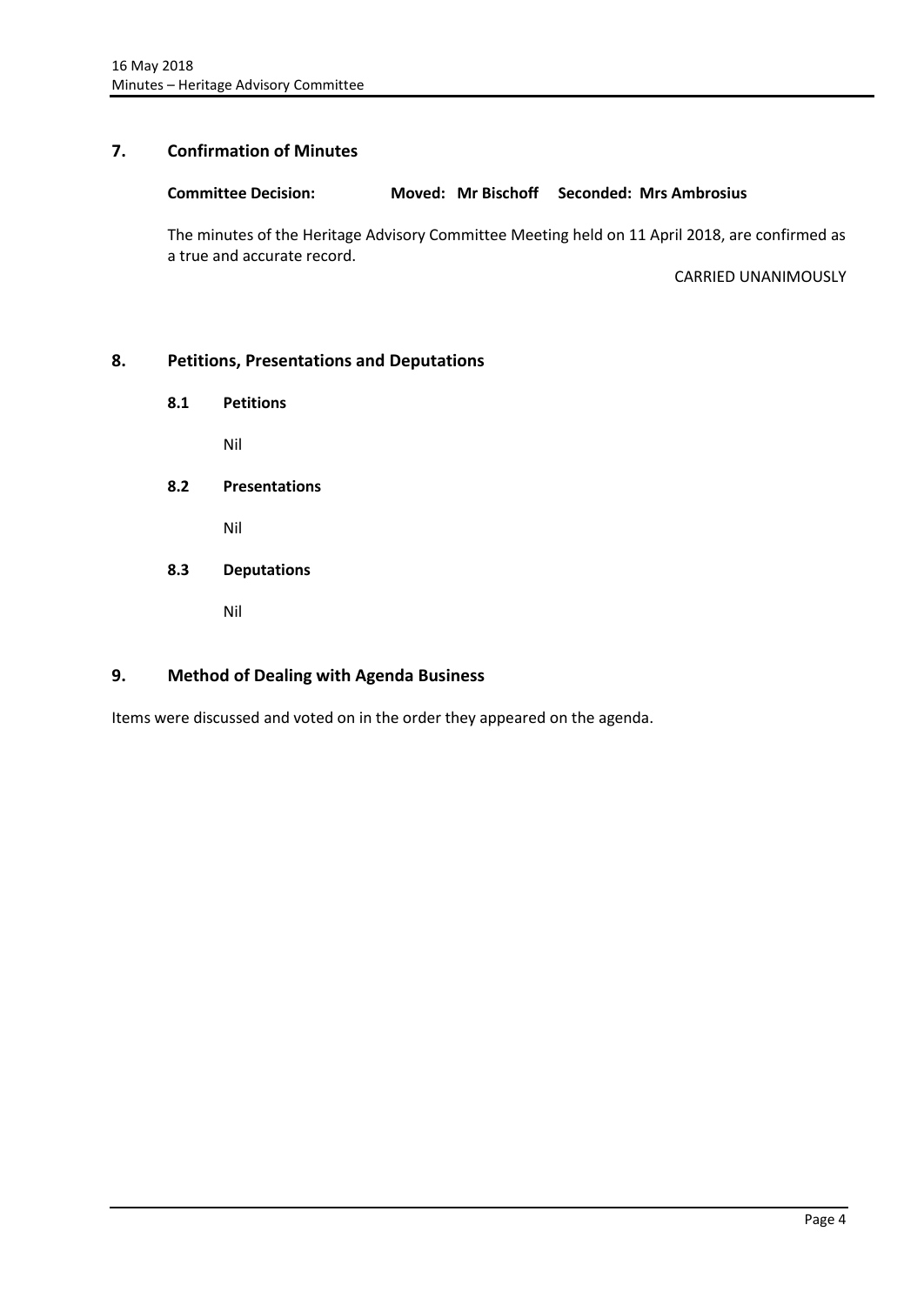## <span id="page-5-0"></span>**10. Reports**

#### <span id="page-5-1"></span>**10.1 Alterations and Additions to Single House at Lot 6 (#41) King Road, East Bunbury**

| <b>File Ref:</b>            | 5/2017/154/2                                                     |  |
|-----------------------------|------------------------------------------------------------------|--|
| <b>Applicant/Proponent:</b> | <b>Morris Johnston</b>                                           |  |
| <b>Responsible Officer:</b> | &<br>Matthew Young, Team Leader<br>Development Assessment        |  |
|                             | Compliance                                                       |  |
| <b>Responsible Manager:</b> | Thor Farnworth, Manager Sustainability, Planning and Development |  |
| <b>Executive:</b>           | Felicity Anderson, A/Director Planning and Development Services  |  |
| <b>Authority/Discretion</b> | Review<br>Advocacy                                               |  |
|                             | Executive/Strategic<br>$\bowtie$<br>Quasi-Judicial               |  |
|                             | Legislative<br><b>Information Purposes</b>                       |  |
|                             |                                                                  |  |
| <b>Attachments:</b>         | DPDS1 - Decision Notice and Development Plans                    |  |
|                             | DPDS2 - Proposed Development Plans and Supporting Information    |  |
|                             | DPDS3 - Site Photographs                                         |  |

#### **Summary**

Development approval was granted on 18 December 2017 for the partial infill of the front verandah, at either end, to create two small rooms (storage and a sewing room) under the existing roof of the dwelling. The property is known as 'Ellen's Cottage' and is located at Lot 6 (#41) King Road, East Bunbury. The dwelling is included on the City of Bunbury Heritage List.

The applicant has now lodged an amended development application requesting to delete condition No. 4 of the development approval which states:

*4. Prior to the commencement of development, the applicant shall submit revised plans which show the proposed extension being timber framed and clad in timber weatherboard with details to be submitted to and approved by the City of Bunbury. Development shall be carried out in accordance with the approved details.*

The applicant proposes to complete the verandah infill / extension in heritage red brick to match the original fabric of the dwelling.

The application has been referred to the Regional Heritage Advisor who has reaffirmed previous advice that the extension to the front of the building would only be acceptable if it was constructed of lightweight materials i.e. timber framed/and clad with weatherboard. The reason is that the extension is more easily reversible at a later date and the different material allows for the alteration to the dwelling to be readily identifiable from the original and early building.

The Council's policy however is worded such that it gives preference to the use of similar materials, consistent with that proposed. The recommendation is therefore to approve the amended development application.

#### **Executive Recommendation**

That Council, pursuant to Clause 77 (4) of the *Planning and Development (Local Planning Schemes) Regulations 2015* approves the amended development application to delete condition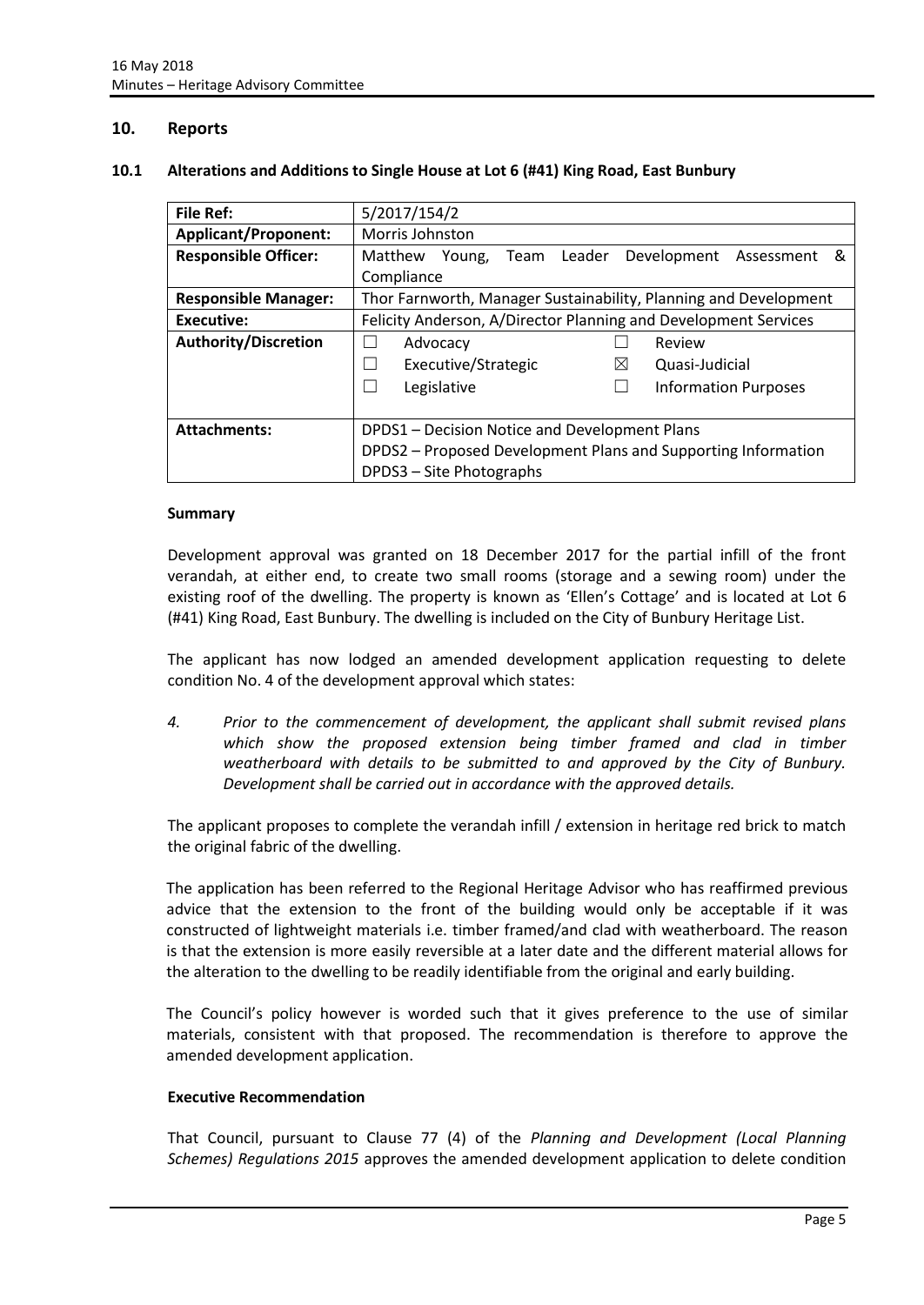no. 4 of development approval DA/2017/154/1 for alterations and additions at Lot 6 (#41) King Road, East Bunbury.

#### **Strategic Relevance**

| Theme 1:<br>Objective 1.4 | Our community and culture<br>Arts, culture, heritage and events that enrich our understanding and<br>enjoyment of life, celebrate our identity and bring the community<br>together        |
|---------------------------|-------------------------------------------------------------------------------------------------------------------------------------------------------------------------------------------|
| Theme 3:<br>Objective 3.3 | Our places and spaces<br>High-quality urban designs, well-planned neighbourhoods with housing<br>choice, and appropriate provision for diverse land uses to meet the<br>community's needs |

#### **Background**

A summary table of details relating to the subject site is as follows:

| <b>Property Address:</b> | Lot 6 (#41) King Road (Ellen's Cottage) |
|--------------------------|-----------------------------------------|
| LPS8 Zoning:             | Residential (R20/R30)                   |
| Lot Area:                | 1324.72m <sup>2</sup>                   |
| Heritage Status:         | City of Bunbury Heritage List           |
|                          | Classified by the National Trust        |
| Heritage Area            | No                                      |

Ellen's Cottage is a single storey, brick and iron house with a symmetrical facade designed as an example of the Victorian Colonial style of architecture. The dwelling makes a positive contribution to the streetscape, although it is not located within a Heritage Area.

The dwelling is included on the City of Bunbury Heritage List due to its considerable level of contribution to Bunbury's cultural heritage. The Municipal Heritage Inventory (MHI) contains the following statement of significance for the place:

*'The Slab Hut, a single storey, brick and iron house, has cultural heritage significance because it is one of the few remaining slab huts in Western Australia in continuing use; the place was built by one of the first convicts to be transported to Western Australia, Henry Trott, who went on to become a prominent Bunbury citizen; the restoration of the place in 1996 for commercial use is a demonstration of the potential of such buildings; the place has landmark qualities and contributes significantly to the streetscape and the community's sense of place.'.*

The following documents are provided for the Committee's information and to inform assessment of the application:

- 1. Decision notice and development plans **attached** at Appendix DPDS1
- 2. Proposed development plans and supporting information **attached** at Appendix DPDS2
- 3. Site photographs **attached** at Appendix DPDS3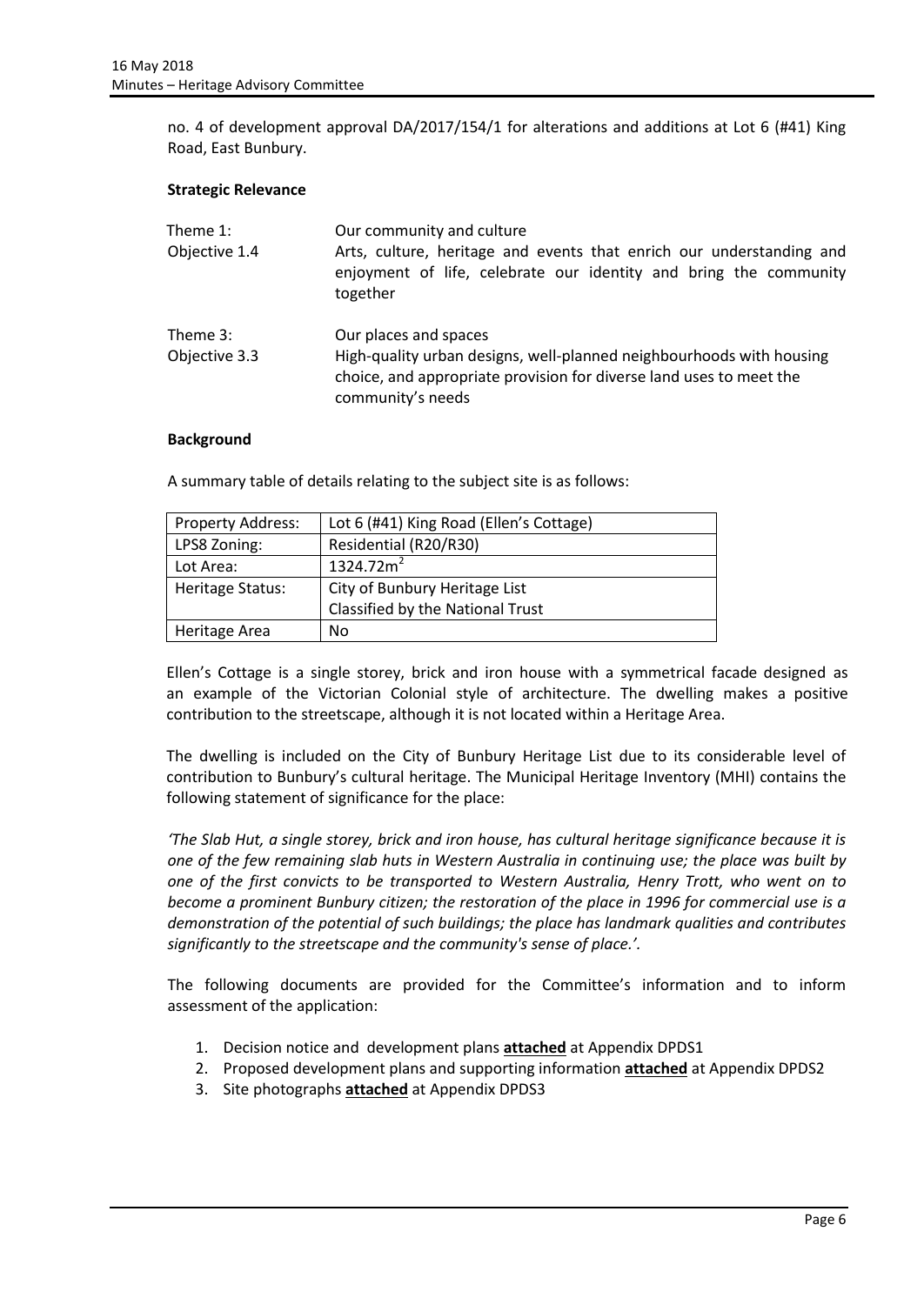## **Legislative and Council Policy Compliance**

The following statutory planning instruments of the state planning framework and local planning framework are applicable to the assessment of this application:

- *Planning and Development Act 2005 (as amended);*
- *Planning and Development (Local Planning Schemes) Regulations 2015;*
- City of Bunbury Local Planning Scheme No. 8 (LPS8);
- City of Bunbury Heritage List;
- State Planning Policy 3.5: Historic Heritage Conservation;
- Local Planning Policy: Heritage Conservation and Development Policy for Heritage Places; and
- Draft Local Planning Policy: Heritage Conservation and Development

## **Officer Comments**

Development approval for the extension was granted on 18 December 2017, consistent the recommendation of the Heritage Advisory Committee which included the requirement for the extension to be timber framed and clad in weatherboard. The use of appropriate and sympathetic materials is particularly important in this case, where the proposal constitutes a fundamental change to the primary elevation, which was characterised by a wide open front verandah, of the heritage building.

In terms of justifying the request to delete condition No. 4, and to build the extension using heritage red brick to match the existing, the applicant refers to the draft Local Planning Policy: Heritage Conservation and Development. In particular, section 5.2 Alterations and Additions to Existing Buildings is referred to.

*(a) It is recognised that heritage buildings often require adaption to facilitate new uses and meet modern standards. Adaption, however, should be carried out with the least amount of change to the significant fabric of the building as possible and should not detract from the heritage significance of the building.*

In respect of interpretation of this clause, officers submit that the intent of the clause is for adaptations of buildings to conserve the original fabric of the building e.g. minimising the number of new openings or internal changes to the absolute minimum. It does not dealing with alterations/extensions.

However, the following clauses of the draft local planning policy are relevant:

*(h) Alterations / additions to a heritage building may be in the same general style as the existing building or provide a visual contrast. Where a major alteration or addition is in the same style as the existing building, it should be distinguishable at is intersection from the original fabric at close inspection (e.g. extension of main rooms in a similar material as that used in the original masonry walls, with minor side and rear additions in weatherboard. Whereas major alterations and additions that contrast with the existing building should always respect the heritage place in terms of scale, massing, form, setback, external materials, colours and detailing (i.e. including design aspects such as the proportions of doors and windows, width of eaves over-hangs, roofline and form, etc.).*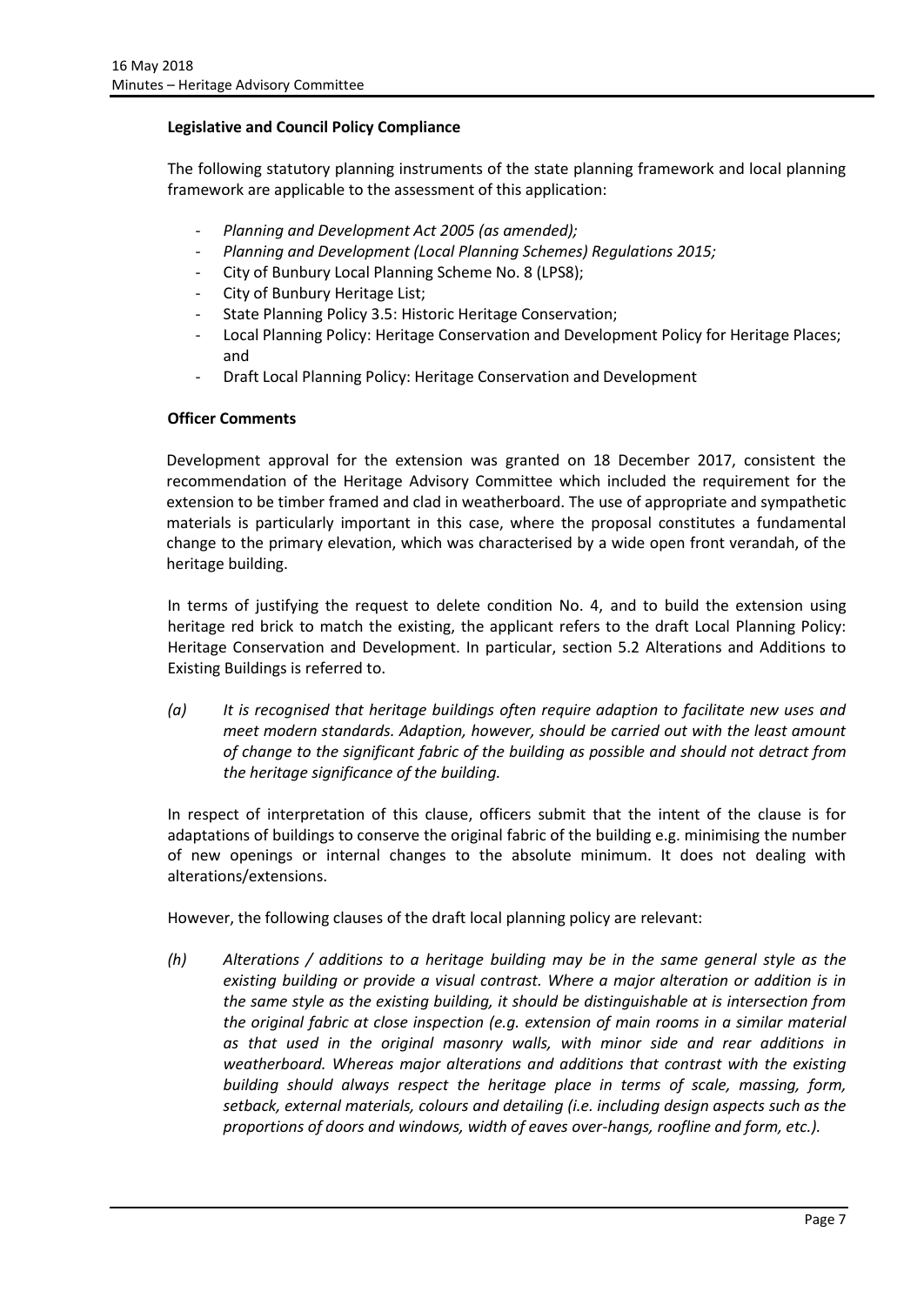Section 5.3 Building Materials and Colours provides guidance on the use of appropriate materials for alterations and additions. In particular, subclause (d) states:

*(d) Alterations or additions to an existing dwelling should use materials that match the original or that are compatible with its significance. Sometimes different materials can be used to distinguish the new from old.*

The applicant advises that the original verandah walls were constructed with rendered brick with supporting end buttresses. The verandah enclosure will be constructed with cut bricks, cream coloured mortar and brick laying sequence that will be clearly identifiable from the original.

The policy requirement refers to matching materials or the use of different materials to distinguish the new from the old. The preferred heritage outcome depends on the type of extension and the particulars of the heritage building.

In consideration of the original approved verandah development application it was acknowledged that whilst there is a general presumption against infilling of the front verandah, the HAC and Council recommended approval subject to the use of timber frame construction/weatherboard cladding. This was approved on the basis that, in the absence of feasible alternative locations which would have less impact on the heritage building, the infill of the verandah with light-weight materials was considered to be acceptable

In respect to this reconsideration request the Regional Heritage Advisor reaffirms that:

*'If the extensions to the front of the building are to go ahead they should be constructed of*  lightweight materials i.e. timber framed, that are able to be removed at a later date. The different *material also allows the changes to be readily identifiable from the original and early building. This advice is consistent with best practice and the Burra Charter principles.'*

The advice of the Regional Heritage Advisor also reflects guidance contained in policy measure 6.6 of State Planning Policy 3.5: Historic Heritage Conservation which states:

- *Development should conserve and protect the cultural significance of a heritage place based on respect for the existing building or structure, and should involve the least possible change to the significant fabric.*
- *Alterations and additions to a heritage place should not detract from its significance and should be compatible with the siting, scale, architectural form, materials and external finishes of the place. Compatibility requires additions or alterations to sit well with the original fabric rather than simply copying or mimicking it.'*

In summary, the existing condition was imposed on heritage grounds so that the new development can clearly be distinguished from the older parts of the building and is also more easily reversible.

The Council's policy however specifically requires that "*additions to an existing dwelling should use materials that match the original or that are compatible with its significance".* The recommendation is therefore to approve the request to delete condition No. 4.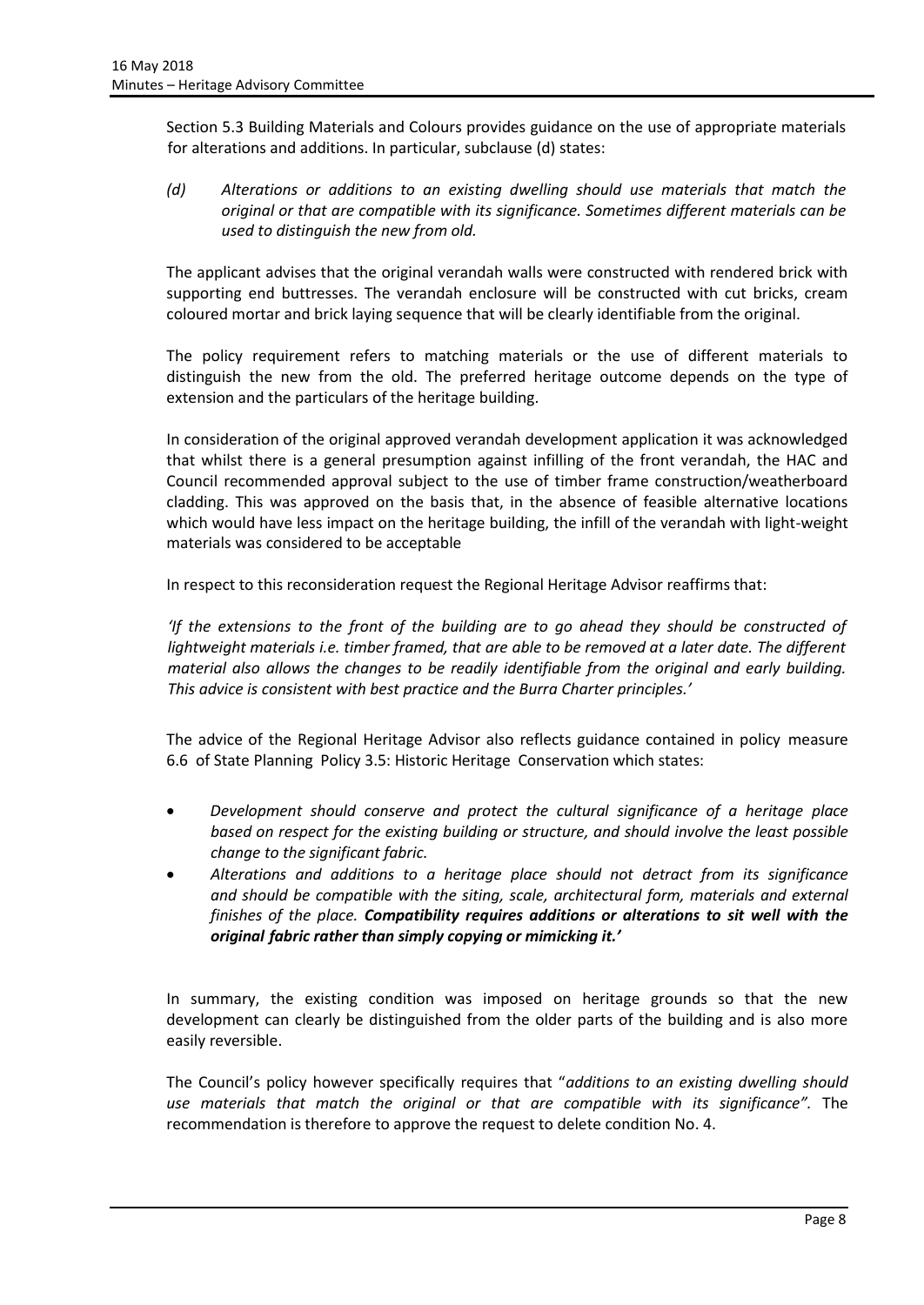#### **Options**

In accordance with clause 77 of the deemed provisions under the *Planning and Development (Local Planning Schemes) Regulations 2015*, the local government may determine an application for amending development approval by:

- (a) approving the application without conditions; or
- (b) approving the application with conditions; or
- (c) refusing the approval.

The Heritage Advisory Committee may therefore resolve to refuse the applicant's request to delete condition No. 4, on the basis that the use of brick is not acceptable and adversely affects the significance of the heritage place.

That Council, pursuant to Clause 77 (4) of the *Planning and Development (Local Planning Schemes) Regulations 2015* refuses the amended development application to delete condition no. 4 of development approval DA/2017/154/1 for alterations and additions at Lot 6 (#41) King Road, East Bunbury for the following reason:

1. The use of heritage red brick as a material for infilling the front verandah on the primary elevation does not provide for the development to be readily identifiable from the original fabric of the heritage building, and early building, and is not considered to be easily reversible at a later date.

The proposal would therefore adversely affect the significance of the heritage place contrary to State Planning Policy 3.5 Historic Heritage Conservation and the City of Bunbury's adopted and draft local planning policies on heritage.

## **Analysis of Financial and Budget Implications**

This application for development approval relates to private property, and therefore, the effect of the recommendation has no direct budgetary or financial implications for the City of Bunbury.

If the applicant is aggrieved by Council's decision the applicant may apply for a review of the decision through the State Administrative Tribunal. If the decision is forwarded to the Tribunal for appeal, the City of Bunbury may incur legal costs.

#### **Community Consultation**

The application is referred to the Heritage Advisory Committee for its recommendation in order to inform Council's assessment and determination.

## **Councillor/Officer Consultation**

The proposal has been referred to the City of Bunbury's Development Coordination Unit (DCU) for professional advice and technical assessment prior to the finalisation of this report.

#### **Applicant Consultation**

Officers have met with the applicant during the assessment of the original application, including a site meeting with the Regional Heritage Advisor and also separately with the Heritage Advisory Committee.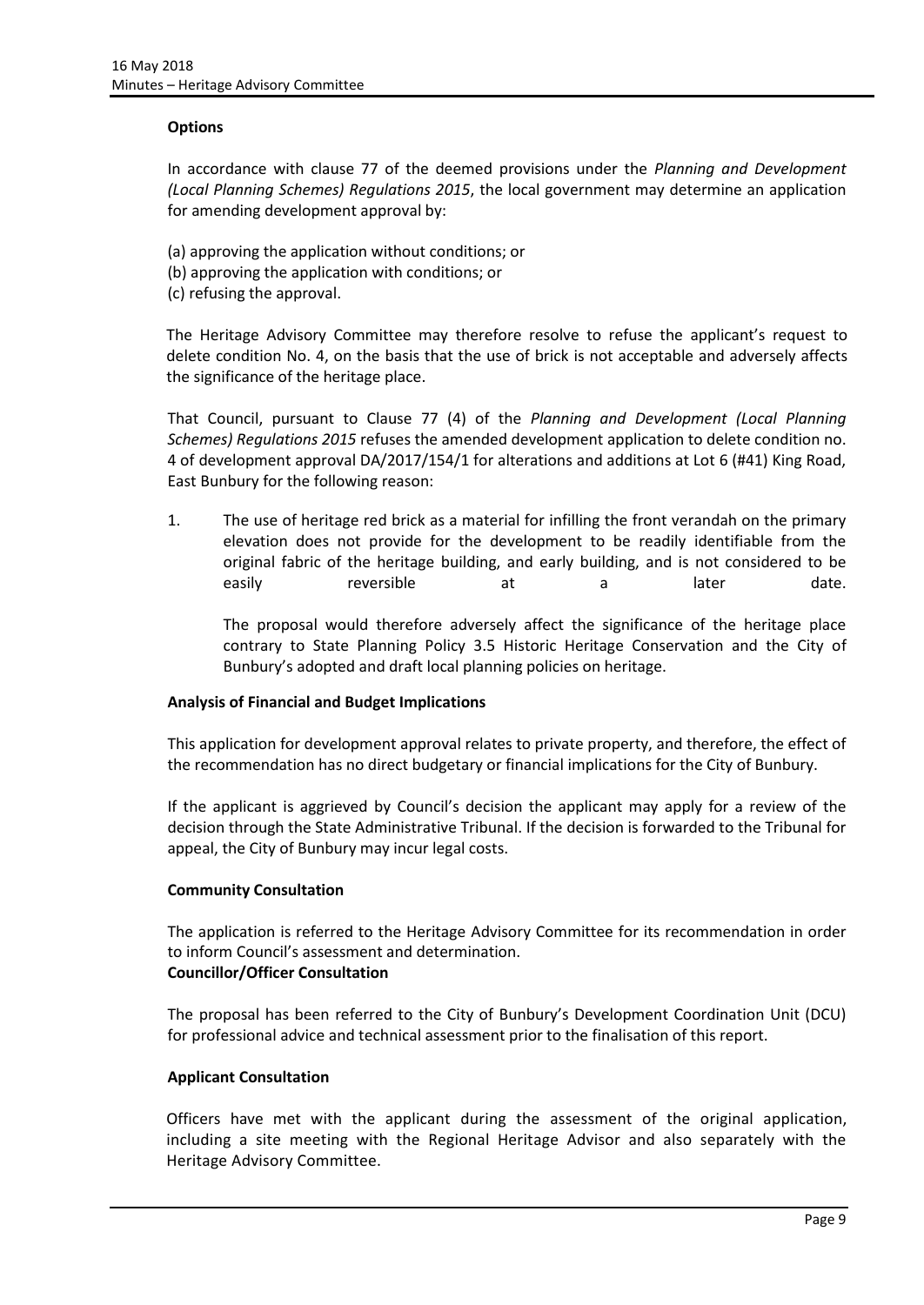The applicant has been advised of the process for requesting the City of Bunbury to reconsider the requirements of condition No.4. The applicant has also been advised that the application would be referred to the Heritage Advisory Committee, prior to being presented to Council for determination.

## **Outcome of Meeting**

There was no quorum for the item, hence no Heritage Advisory Committee recommendation will be provided to the Council for consideration.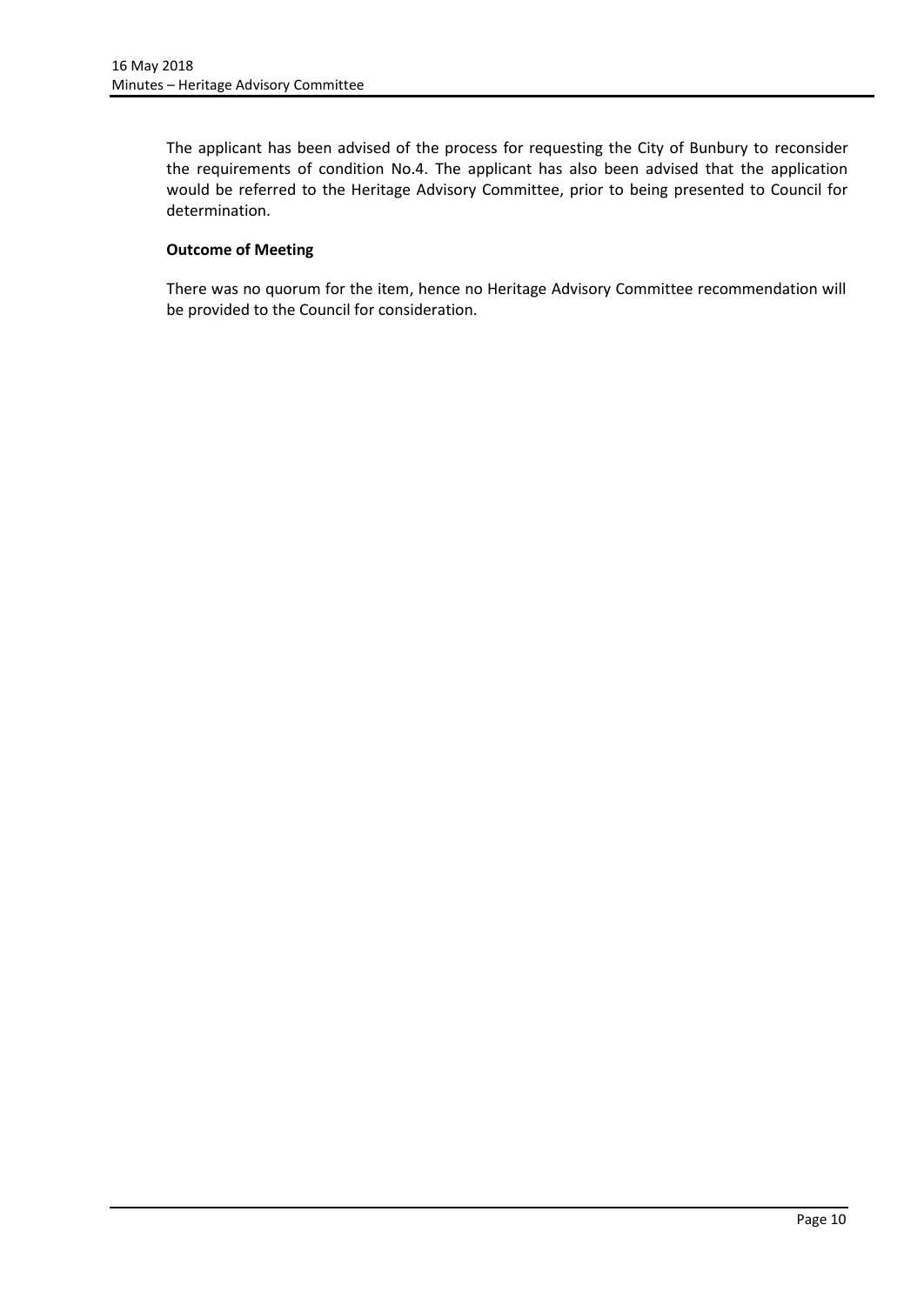| File Ref:                   | 2018/72/1                                                        |  |
|-----------------------------|------------------------------------------------------------------|--|
| <b>Applicant/Proponent:</b> | Stan Clifton, Clifton Realty                                     |  |
| <b>Responsible Officer:</b> | Anthony Pick, Senior Planning Officer                            |  |
| Manager:                    | Sustainability,<br>Planning<br>Thor Farnworth,<br>Manager<br>and |  |
|                             | Development                                                      |  |
| Executive:                  | Felicity Anderson, Acting Director Planning and Development      |  |
|                             | Services                                                         |  |
| <b>Attachments:</b>         | DPDS1 - Site Plan and Photographs                                |  |
|                             | DPDS2 – Heritage Impact Statement, including Structural          |  |
|                             | Engineer's Report                                                |  |
|                             | DPDS3 - Public Submission                                        |  |

## <span id="page-11-0"></span>**10.2** *Demolition of Single House at Lot 48 (#5) Charles Street, Bunbury*

#### **Summary**

The City of Bunbury has received an application for the demolition of a single dwelling at Lot 48 (#5) Charles Street, East Bunbury. The house is located within the Stirling Street Heritage Area and the draft East Bunbury Heritage Area. The building is identified as making a "moderate contribution" to the cultural heritage significance and character of the heritage area.

State Planning Policy 3.5 – Historic Heritage Conservation (SPP3.5) and the City of Bunbury Local Planning Policy on heritage provide a general presumption in favour of retaining buildings that make a positive contribution to the significance of the heritage area, unless the applicant provides clear justification. In this case, it is considered there is no overriding justification presented to justify demolition. SPP3.5 provides clear guidance that demolition should not be expected because redevelopment is a more attractive proposition or because a building has been neglected, which in this case there is evidence that lack of security has led to vandalism (e.g. broken windows, missing doors, holes in lathe and plaster walls).

The proposed demolition of the dwelling, which forms part of the rare 'saw tooth' setback pattern, would have a negative impact on the cultural heritage significance of Charles Street and the heritage area. The accompanying heritage impact statement has been assessed and it is considered there is no overriding justification to warrant the demolition of the building.

The application is therefore recommended for refusal.

#### **Executive Recommendation**

That the Heritage Advisory Committee:

- 1. In accordance with the *Planning and Development Act 2005 (as amended),* the Heritage Advisory Committee resolves to recommend refusal, for the following reasons:
	- 1.1 In accordance with State Planning Policy 3.5 Historic Heritage Conservation and the City of Bunbury Local Planning Policies on heritage, there is a general presumption in favour of retaining original buildings that make a positive contribution to the significance of the Heritage Area.
	- 1.2 The existing dwelling contributes to the significance of the heritage area and forms part of the rare saw tooth setback pattern.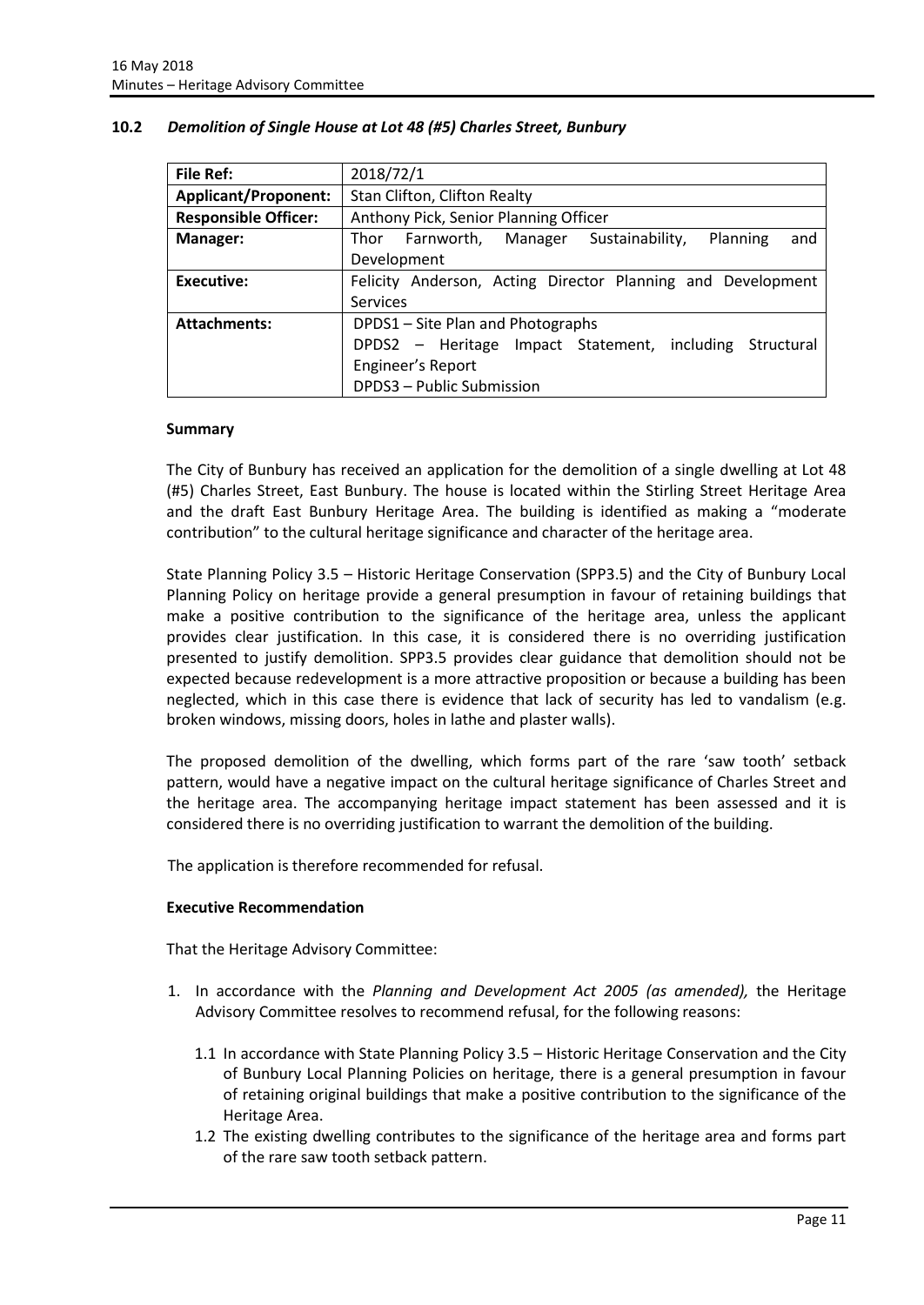- 1.3 The building has been neglected and neglect is not a reason to justify demolition.
- 2. Formally advise the applicant that the City of Bunbury is willing to consider any feasible option for retention and restoration of the dwelling, with additions to the rear of the existing building which are compatible with the fabric and significance of the original building, in accordance with draft Local Planning Policy: Heritage Conservation and Development.

#### **Strategic Relevance**

| Theme 1:      | Our community and culture                                                                                                                                     |
|---------------|---------------------------------------------------------------------------------------------------------------------------------------------------------------|
| Goal:         | A safe, healthy and cohesive community, with a rich cultural life, and supportive<br>social environment.                                                      |
| Objective 1.4 | Arts, culture, heritage and events that enrich our understanding and enjoyment<br>of life, celebrate our identity and bring the community together            |
| Theme 3:      | Our places and spaces                                                                                                                                         |
| Goal:         | A natural and built environment that reflects Bunbury's core values.                                                                                          |
| Objective 3.3 | High-quality urban designs, well-planned neighbourhoods with housing choice,<br>and appropriate provision for diverse land uses to meet the community's needs |

#### **Background**

A summary table of details relating to the subject site is as follows:

| <b>Property Address:</b>  | Lot 48 (#5) Charles Street, Bunbury              |
|---------------------------|--------------------------------------------------|
| Zoning:                   | Residential R15/40                               |
| <b>Existing Land Use:</b> | Single Dwelling                                  |
| Lot Area:                 | 749.44                                           |
| Heritage:                 | Located within the Stirling Street Heritage Area |

The subject site is not included on the City of Bunbury Municipal Inventory as an individual place; however, it is included within the Stirling Street Heritage Area and draft East Bunbury Heritage Area. The heritage area has been on the assessment program for consideration as a State Registered Place since 2003. The MHI contains a statement of significance for the area as:

"*Precinct which contains areas of high cultural significance illustrating the evolution of settlement with the period 1875 to 1925 particularly well represented. The precinct contains areas of aesthetic characteristics highly valued by the community; cultural landscapes and notable streetscapes, all ensconced in a collection of harmoniously related buildings. Illustrations of several major historic themes of human settlement are evident. The precinct is also important for a range of social, cultural, education and spiritual associations.*"

5 Charles Street is an early  $20<sup>th</sup>$  century timber framed single storey workers cottage and the building is identified as making a "moderate contribution" to the cultural heritage significance and character of the Heritage Area.

The site plan and officer photographs are **attached** at Appendix DPDS1 and the heritage impact statement is **attached** at DPDS2.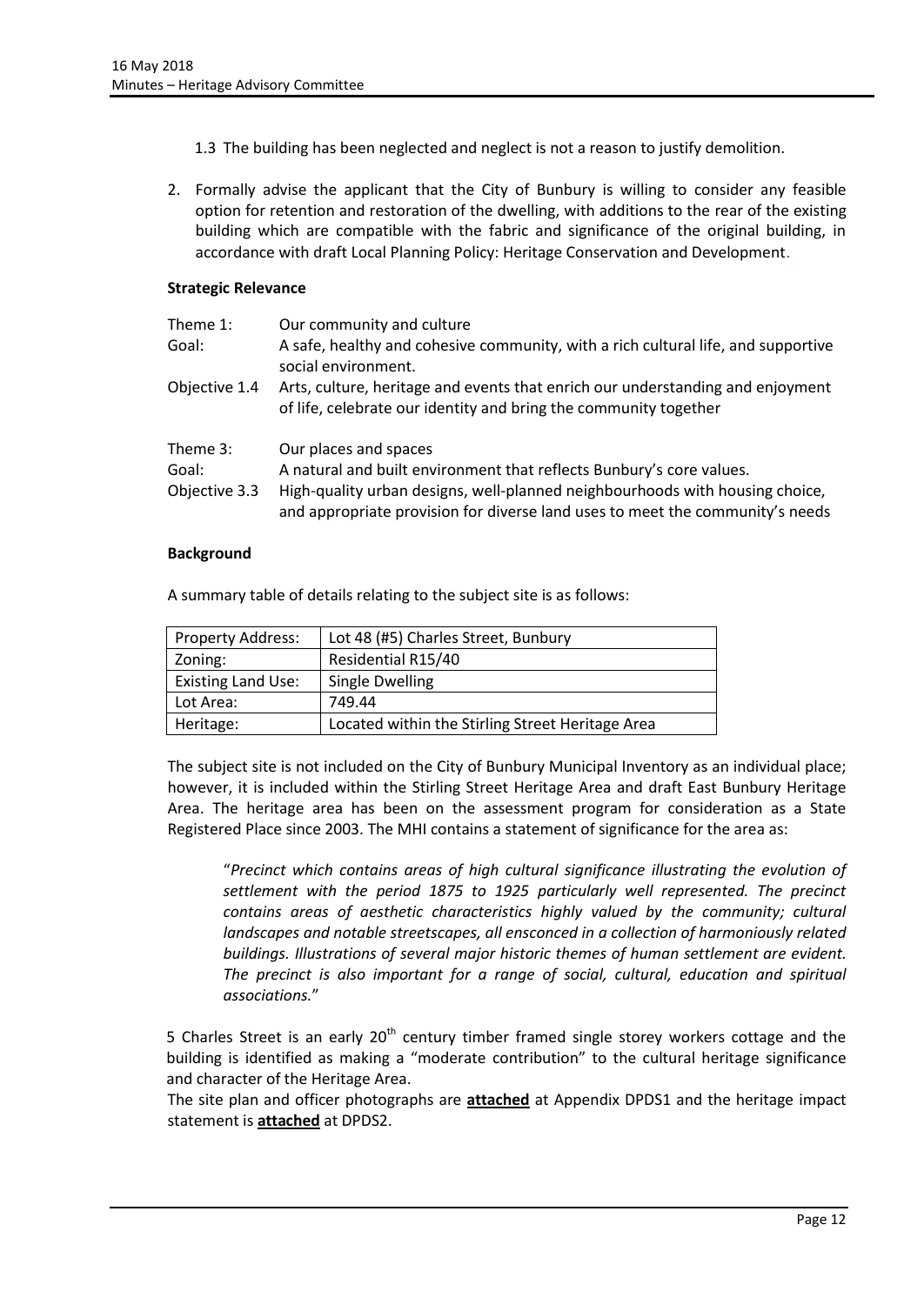#### **Legislative Compliance**

The following statutory planning instruments of the State and local planning framework are applicable to the assessment of this application for development approval:

- *Planning and Development Act 2005 (as amended);*
- *Planning and Development (Local Planning Schemes) Regulations 2015;*
- City of Bunbury Local Planning Scheme No. 8 (the Scheme);
- City of Bunbury Heritage List;
- State Planning Policy 3.5: Historic Heritage Conservation;
- Local Planning Policy: Heritage Conservation and Development Policy for Heritage Places; and
- Draft Local Planning Policy: Heritage Conservation and Development

#### **Officer Comments**

State Planning Policy 3.5 and the City's Local Planning Policy on heritage provide a general presumption in favour of retaining buildings that make a positive contribution to the significance of the area. Where demolition is proposed there needs to be a clear justification.

The site is identified as making a "moderate contribution" to the cultural heritage significance and character of the Heritage Area. The building, originally a workers cottage, is part of the rare saw tooth building setback pattern, which is characteristic of the built form in this locality. The building makes a positive contribution to the streetscape and the essential form, scale and appearance are retained.

The policy position is clear that demolition approval should not be expected simply because redevelopment is a more attractive economic proposition, or because a building has been neglected. It is considered that the proposal represents a clear case of 'demolition by neglect'. This is evidenced by the lack of measures undertaken to appropriately secure the building and the resulting vandalism that has occurred. The City is in the process of writing to the landowner requiring immediate action to remedy this to avoid any further vandalism.

The Heritage Impact Statement is accompanied by two structural reports which provide a difference of opinion. The report produced by Engenuity Engineering states that:

*'Given the age of the building it is considered that the structure is in a fair to reasonable condition and, in general, could be reutilised with some maintenance and repair works being undertaken'.*

In contrast, the report of Graham Teede finds that the building is not viable to be retained in any form.

The Heritage Impact Statement summarises that neither report 'conclusively condemns the building structure or proves structural inadequacy with a need for further investigations left open ended'.

The structural reports and schedule of costing for renovation and new build have been considered by the Regional Heritage Advisor and a site visit undertaken. In response the advice is that the building is considered to be in reasonable structural condition and the adaptation and reuse of the existing building is feasible.

The Regional Heritage Advisor also makes the following comments: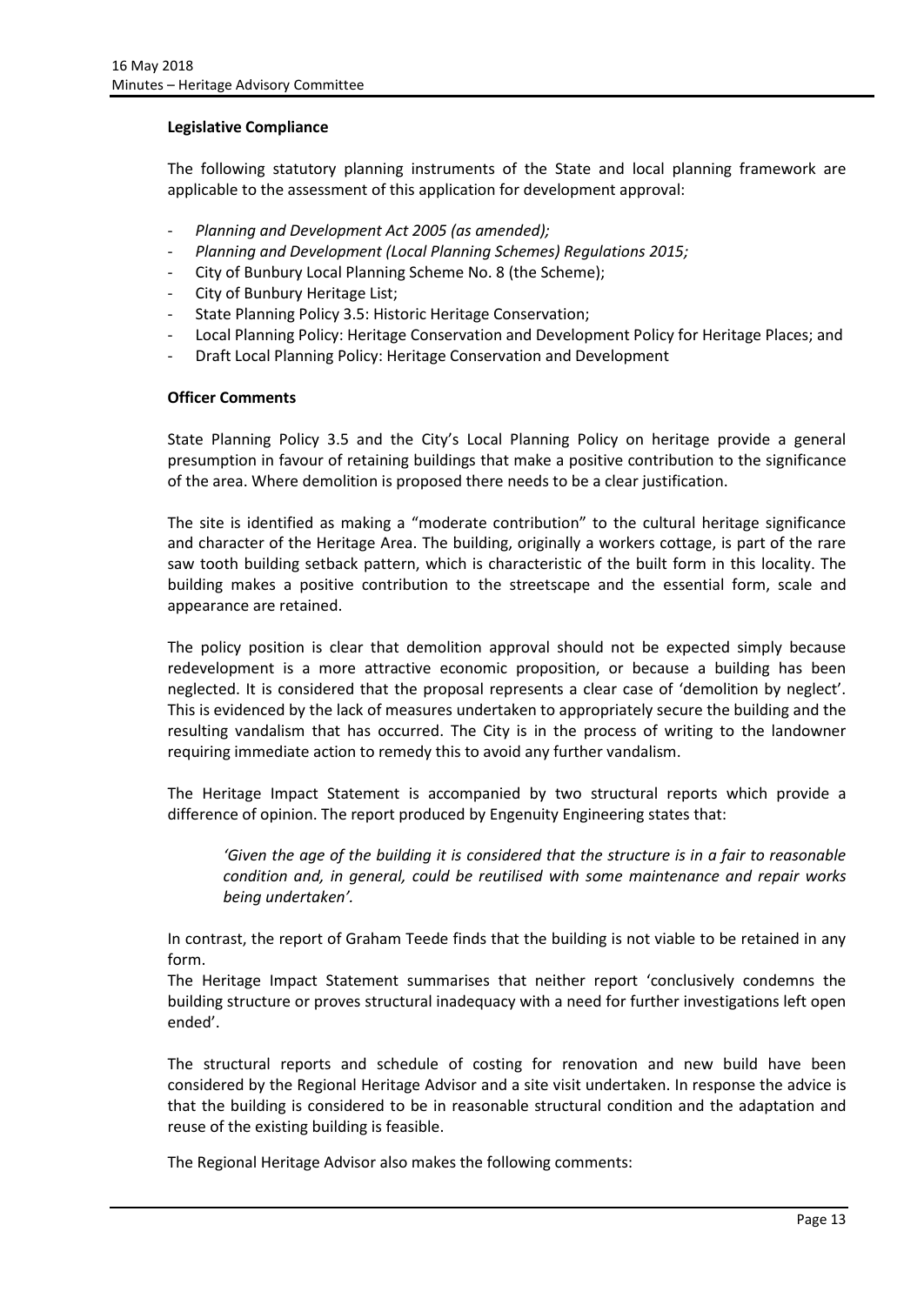- 1. *This proposal should be referred to the Heritage Advisory Committee*
- *2. When considering this proposal consideration must be given to the precedence that it will set for the street. The adjoining houses are likely to be under a similar threat of demolition.*
- *3. It should also be noted that a place that is included in a heritage area but is not listed on the Heritage List on an individual basis does not have a lesser level of heritage significance.*
- *4. The overall advice from a heritage perspective must follow the City of Bunbury Policies. Therefore the proposal to demolish 5 Charles Street is not supported.*

In addition, the landowner's representative has been strongly encouraged at a site meeting to discuss alternative options with the landowner. This could include the retention and addition to the existing building which are compatible with the fabric and significance of the original building, in accordance with draft Local Planning Policy: Heritage Conservation and Development.

## Future proposal

The application provides some information (preliminary development plans) on a possible future proposal for the site. However, whilst not formally part of the development application the proposal is considered to mimic/copy the original building contrary to best practice and local planning policy.

For the reasons outlined in the report the recommendation is for refusal.

## **Analysis of Financial and Budget Implications**

This application for development approval relates to private property, and therefore, the effect of the recommendation has no direct budgetary or financial implications for the City of Bunbury.

If the applicant is aggrieved by Council's decision they may apply for a review of the decision through SAT which may result in legal costs to the City of Bunbury.

#### **Community Consultation**

The application is also referred to the Heritage Advisory Committee as required by the LPP for proposed demolition of a heritage place. The application has been advertised between 24 April 2018 and 7 May 2018.

A copy of the public submission is **attached** at DPDS3 – Public submissions.

#### **Councillor/Officer Consultation**

The application for development approval has been referred to the City of Bunbury's Development Coordination Unit (DCU) for professional advice and technical assessment prior to the finalisation of this report.

#### **Consultation with the applicant**

The applicant was advised of the need to consult with the Heritage Advisory Committee and of the draft recommendation.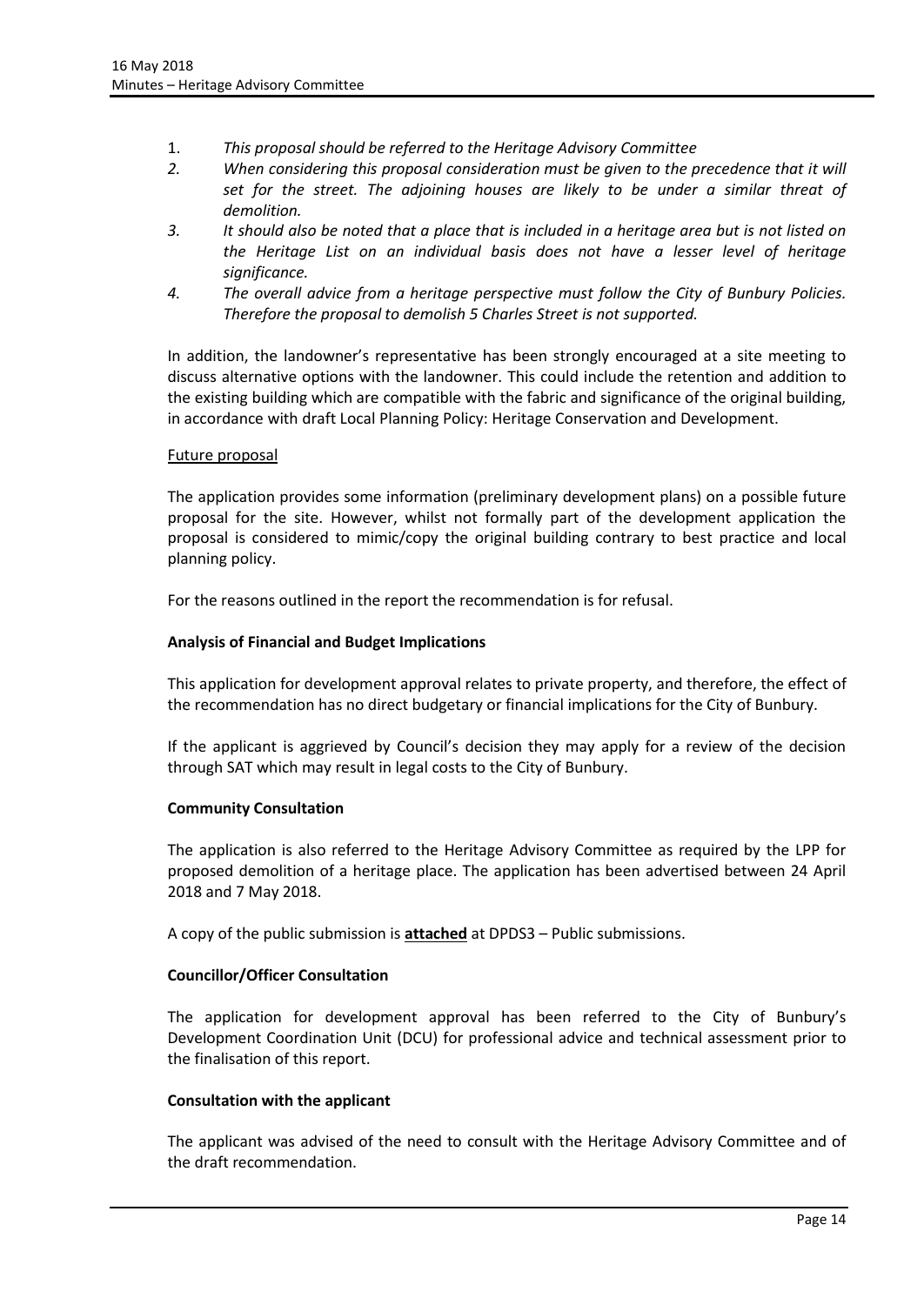#### **Delegation of Authority**

This development application is referred to the Heritage Advisory Committee for a recommendation to assist with the decision making process as required by Local Planning Policy: Development Application Process for Heritage Places.

#### **Outcome of Meeting**

The recommendation was moved by Mr Bischoff and seconded by Mr Parks and was carried unanimously .

| <b>Committee Decision:</b> | <b>Moved: Mr Bischoff</b> | Seconded: Mr Parks |
|----------------------------|---------------------------|--------------------|
|----------------------------|---------------------------|--------------------|

**That the Heritage Advisory Committee:**

- **1. In accordance with the** *Planning and Development Act 2005 (as amended),* **the Heritage Advisory Committee resolves to recommend refusal, for the following reasons:**
	- **1.1 In accordance with State Planning Policy 3.5 – Historic Heritage Conservation and the City of Bunbury Local Planning Policies on heritage, there is a general presumption in favour of retaining original buildings that make a positive contribution to the significance of the Heritage Area.**
	- **1.2 The existing dwelling contributes to the significance of the heritage area and forms part of the rare saw tooth setback pattern.**
	- **1.3 The building has been neglected and neglect is not a reason to justify demolition.**
- **2. Formally advise the applicant that the City of Bunbury is willing to consider any feasible option for retention and restoration of the dwelling, with additions to the rear of the existing building which are compatible with the fabric and significance of the original building, in accordance with draft Local Planning Policy: Heritage Conservation and Development.**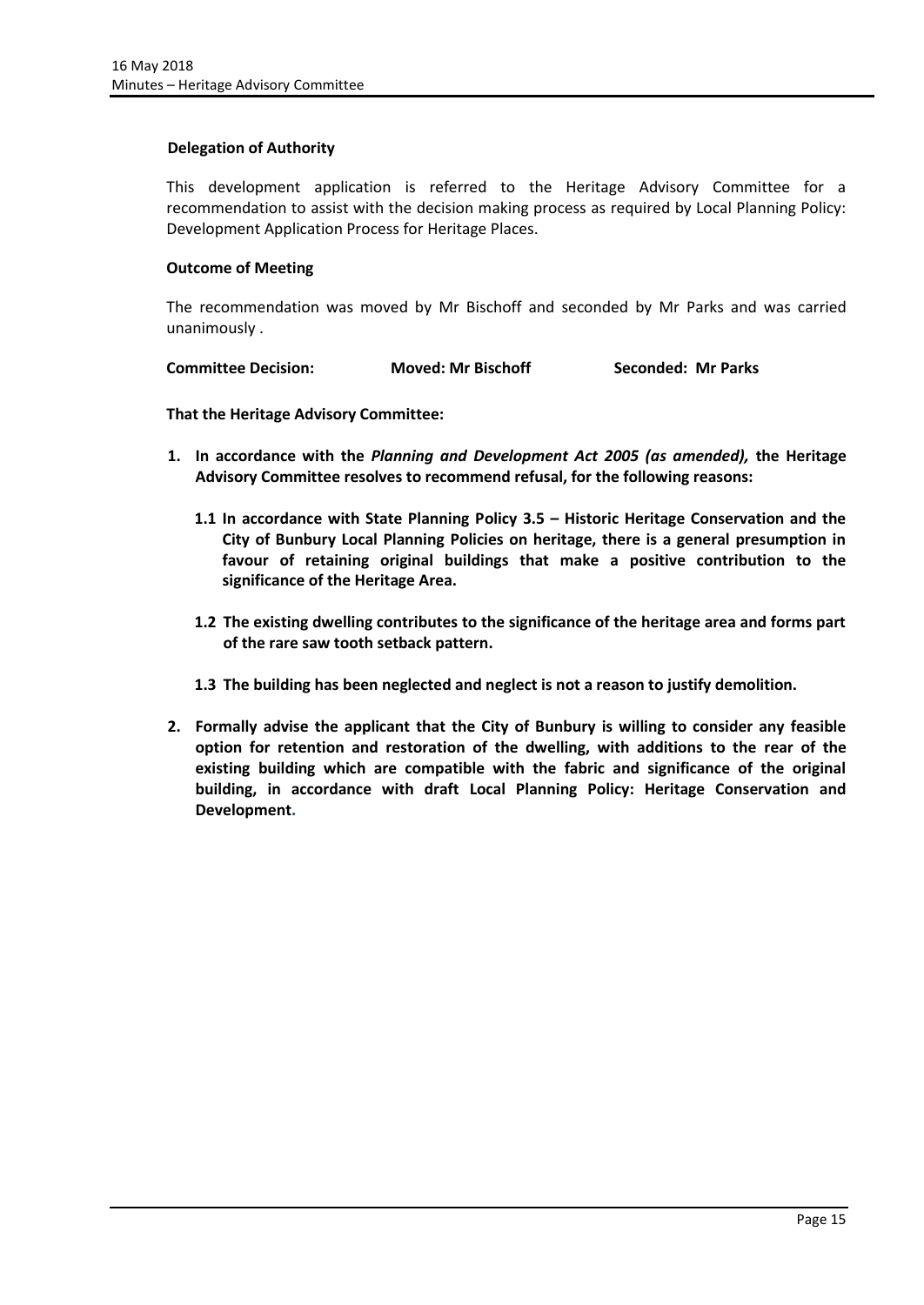#### <span id="page-16-0"></span>**10.3 Bunbury History Research**

| <b>File Ref:</b>            | A03335                                                            |  |
|-----------------------------|-------------------------------------------------------------------|--|
| <b>Applicant/Proponent:</b> | <b>Bernhard Bischoff</b>                                          |  |
| <b>Responsible Officer:</b> | Lacey Brown, Strategic Planning Officer (Heritage)                |  |
| <b>Responsible Manager:</b> | Thor Farnworth, Manager Planning and Development Services         |  |
| Executive:                  | Anderson, Acting Director Planning and<br>Development<br>Felicity |  |
|                             | Services                                                          |  |
| <b>Authority/Discretion</b> | Review<br>Advocacy                                                |  |
|                             | Executive/Strategic<br>Quasi-Judicial                             |  |
|                             | Legislative<br>⋈<br><b>Information Purposes</b>                   |  |
|                             |                                                                   |  |
| <b>Attachments:</b>         | Nil                                                               |  |

#### **Summary**

The purpose of this report is to advise the Heritage Advisory Committee on the peer review of Mr Bischoff's recent research work on the history of Bunbury and the contribution of Governor Stirling.

#### **Executive Recommendation**

That the Heritage Advisory Committee:

- 1. Note and congratulate Mr Bischoff on the peer review comments;
- 2. Refer to these comments at the Historians' Forum for deliberation when discussing the official settlement date of Bunbury.

#### **Strategic Relevance**

| Theme 1:      | Our community and culture                                                         |
|---------------|-----------------------------------------------------------------------------------|
| Goal:         | A safe, healthy and cohesive community, with a rich cultural life, and supportive |
|               | social environment.                                                               |
| Obiective 1.4 | Arts, culture, heritage and events that enrich our understanding and enjoyment    |
|               | of life, celebrate our identity and bring the community together.                 |

#### **Background**

Mr Bischoff has provided some insightful research based on the original diary of the Survey Department in Perth that provides further information on Lt. Governor Stirling's expedition to Leschenault Peninsula and key milestones in Bunbury's history.

#### **Officer Comments**

Mr Bischoff's research work, "The beginning of Bunbury in 1830 - Stirling's failed settlement at Port Leschenault" as attachment DPDS5 to the HAC agenda of 14 December, 2017 was subject to peer review by Pamela Statham Drew. Pamela is a well known and respected historian in Perth who has written important publications especially about Governor Stirling.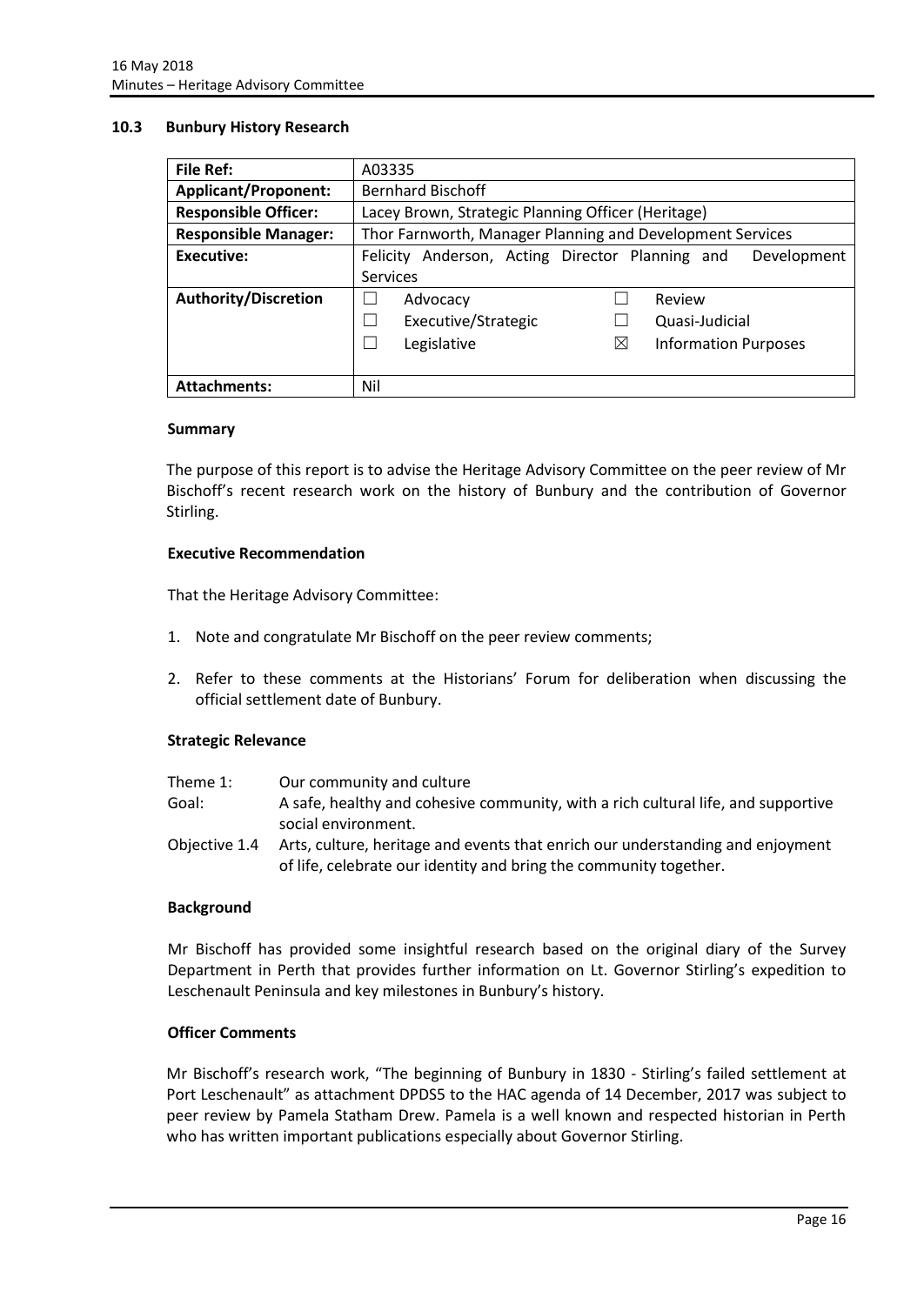Apart from a couple of technical suggestions she wrote:

*Thank you for your most interesting paper….You have made a good case for the 1830 date. I would suggest you send it to the RWAHS for inclusion as a Research Note in "History West"....* (email dated 30 January, 2018) (RWAHS: Royal Western Australian Historical Society)

Mr Bishoff agreed to minor edit suggestions by Lenore Layman, editor of "*History West"*, and to deposit the document on the RWAHS Library with a research note to alert members to the report should they be interested to read it in the Library.

No further comment has been received from members of RWAHS to date.

#### **Analysis of Financial and Budget Implications**

There are no financial or budget implications for the City of Bunbury.

#### **Community Consultation**

Community members are consulted through the Heritage Advisory Committee and key community stakeholders.

## **Councillor/Officer Consultation**

Councillor members are consulted through the Heritage Advisory Committee.

#### **Outcome of Meeting**

Cr Smith commended Bernhard on his research, knowing how difficult research is with very limited official records.

Ray Parks will address Bernhard's research at the Historians' Forum.

The recommendation was moved by Cr Kelly and seconded by Cr Smith and was carried unanimously .

**Committee Decision: Moved: Cr Kelly <b>Seconded: Cr Smith** 

**That the Heritage Advisory Committee:**

- **1. Note and congratulate Mr Bischoff on the peer review comments;**
- **2. Refer to these comments at the Historians Forum for deliberation when discussing the official settlement date of Bunbury.**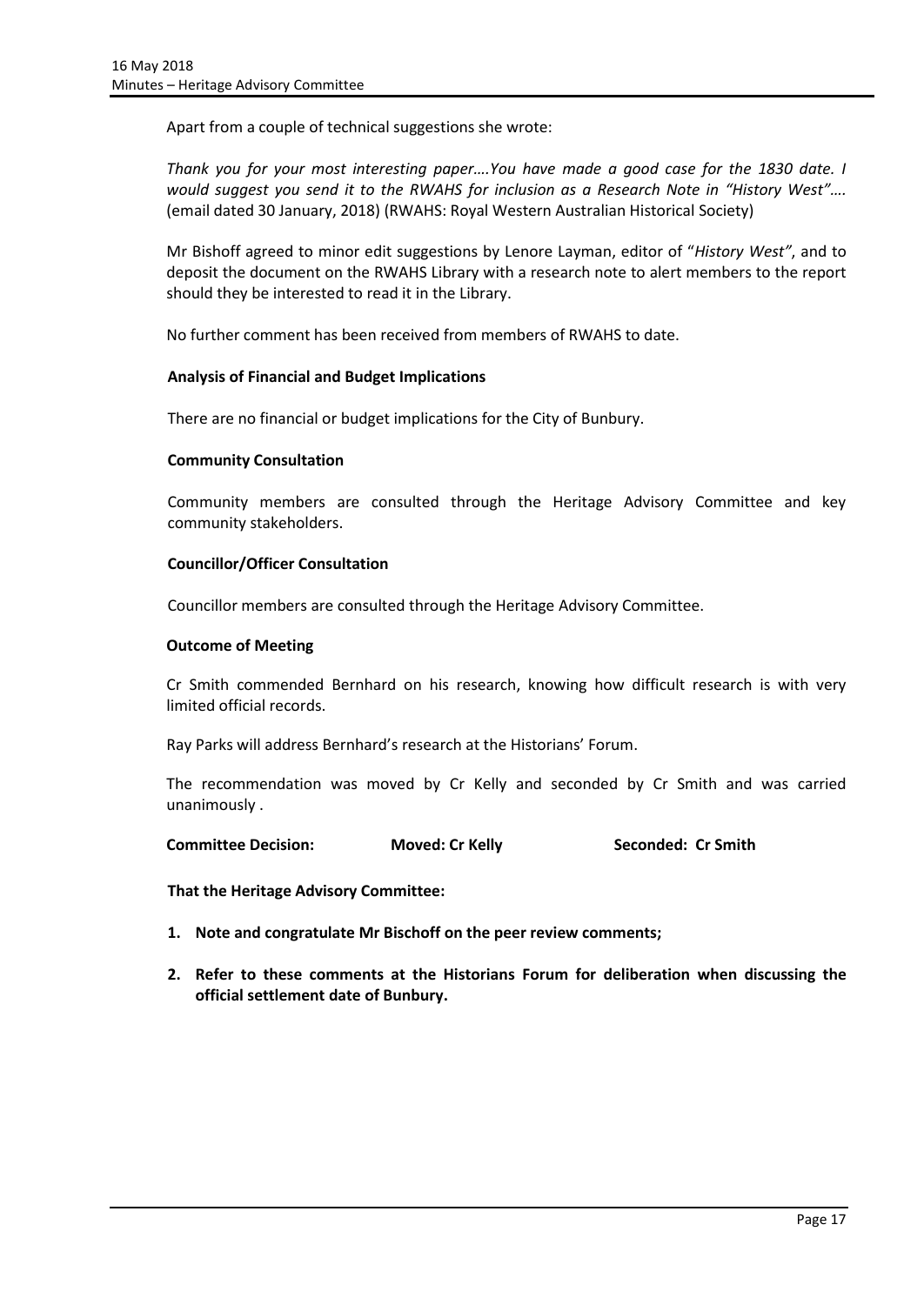## <span id="page-18-0"></span>**11. Applications for Leave of Absence**

Not applicable to this committee.

#### <span id="page-18-2"></span><span id="page-18-1"></span>**12. Questions from Members**

#### **12.1 Response to Previous Questions from Members taken on Notice**

Nil

#### <span id="page-18-3"></span>**12.2 Questions from Members**

Nil

#### <span id="page-18-4"></span>**13. Urgent Business**

Nil

At 4.40pm Mr Parks moved and Mr Bischoff seconded to suspend standing orders pursuant to section 17 of the *City of Bunbury Standing Order Local Law 2012* to discuss further administrative changes to Draft Local Planning Policy: Heritage Conservation and Development that had been presented to the Heritage Advisory Committee for consideration at the 11 April 2018 meeting.

| <b>Committee Decision: Moved: Mr Parks</b> |  | <b>Seconded: Mr Bischoff</b> |
|--------------------------------------------|--|------------------------------|
|--------------------------------------------|--|------------------------------|

**That Standing Orders be suspended.**

**CARRIED UNANIMOUSLY**

Mrs Ambrosius moved and Cr Johnson seconded to resume standing orders.

**Committee Decision: Moved: Mrs Ambrosius Seconded: Mr Johnson**

**That Standing Orders be resumed.**

**CARRIED UNANIMOUSLY**

#### <span id="page-18-5"></span>**14. Date of Next Meeting**

#### **8 August 2018**

The 13 June 2018 was the next scheduled date, but with the meeting held on 16 May 2018, it was recommended that the next Heritage Advisory Committee meeting be held on 8 August, 2018.

**Committee Decision: Moved Cr Kelly Seconded Cr Smith**

#### **CARRIED UNANIMOUSLY**

#### <span id="page-18-6"></span>**15. Close of Meeting**

The Presiding Member closed the meeting at 5.00pm